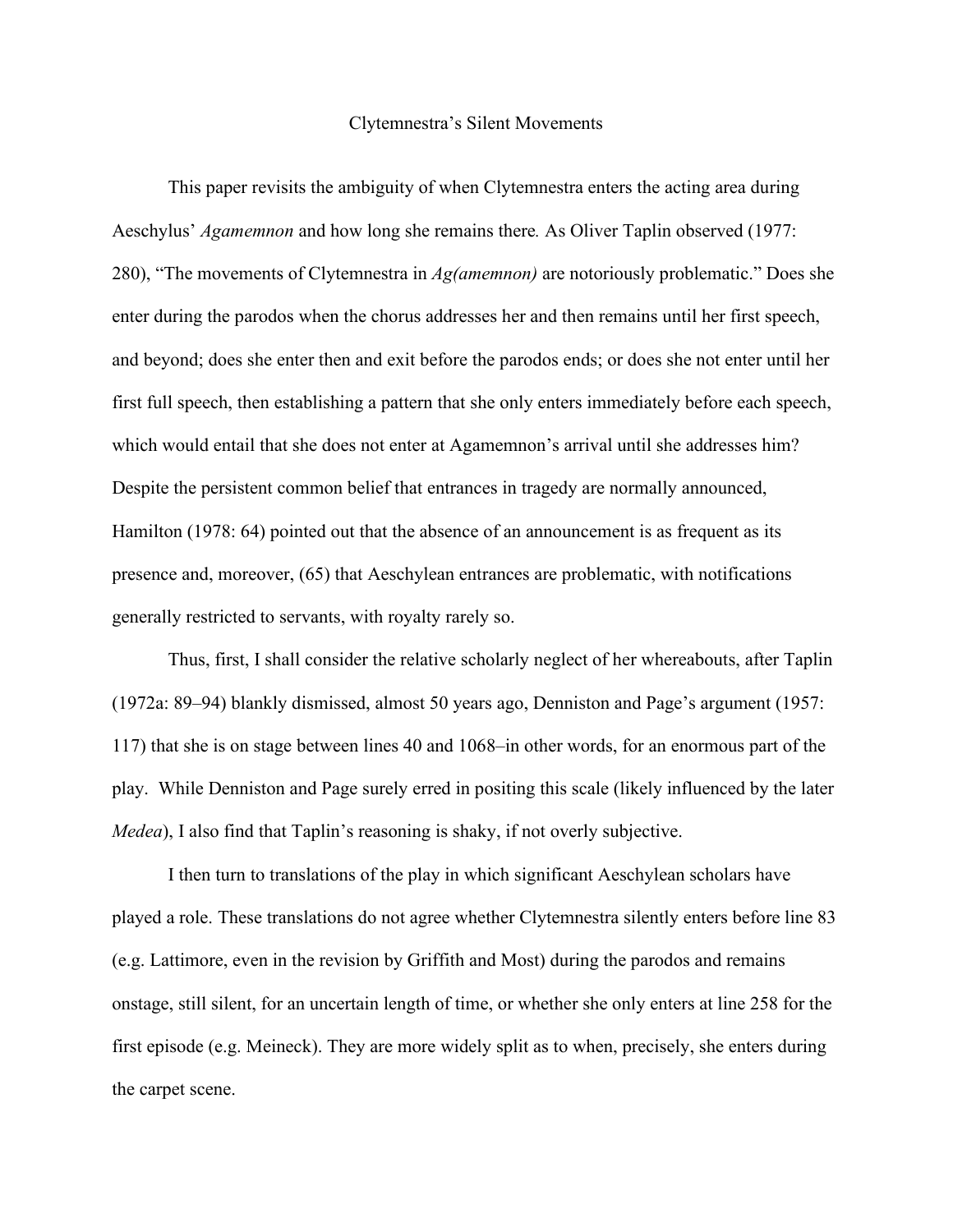The recent commentary by Raeburn and Thomas (2011) suggests her presence during the parodos would "wreck the audience's attention which Aeschylus' songs presuppose." I have more faith in the audience's attention than Raeburn and Thomas, a confidence I base on another scene in the play wherein a significant female character stands silently for an extended period of time before speaking: Cassandra. Indeed, I shall argue that the visual tableau of the silent Clytemnestra–both in the parodos and at the opening of the great "carpet scene"–is parallel to and a preparation for that of the silent Cassandra. Thus, I counter Taplin's argument (1972a: 90) that "[t]here is no real dramatic gain in Clytemnestra's unexplained silence," by deploying the concept of the mirror scene, which Taplin himself pioneered in first in *The Stagecraft of Aeschylus* (1977: 99–103) and in *Greek Tragedy in Action* (2003: 91–103)*.*

## Bibliography

- Aeschylus and R. Lattimore. 1953. *Aeschylus I*. Chicago.
- Aeschylus, R. Lattimore, M. Griffith and G. Most. 2013. *Aeschylus I*. Chicago.
- Aeschylus, P. Meineck and H. P. Foley. 1998. Oresteia. Indianapolis.
- Denniston, J. and D. Page. 1957. *Aeschylus*: Agamemnon. Oxford.
- Hamilton, R. 1978. "Announced Entrances in Greek Tragedy." *HSCP* 82: 63–82.
- McClure, L. 1999. *Spoken Like a Woman: Speech and Gender in Athenian Drama*. Princeton.
- Raeburn, D and O. Thomas. 2011. *The* Agamemnon *of Aeschylus: A Commentary for Students*. Oxford.
- Taplin, O. 1972a. "Aeschylean silences and Silences in Aeschylus." *HSCP* 76: 57–97
- Taplin, O. 1972b. *The Stagecraft of Aeschylus: The Dramatic Uses of Exits and Entrances in Greek Tragedy.*